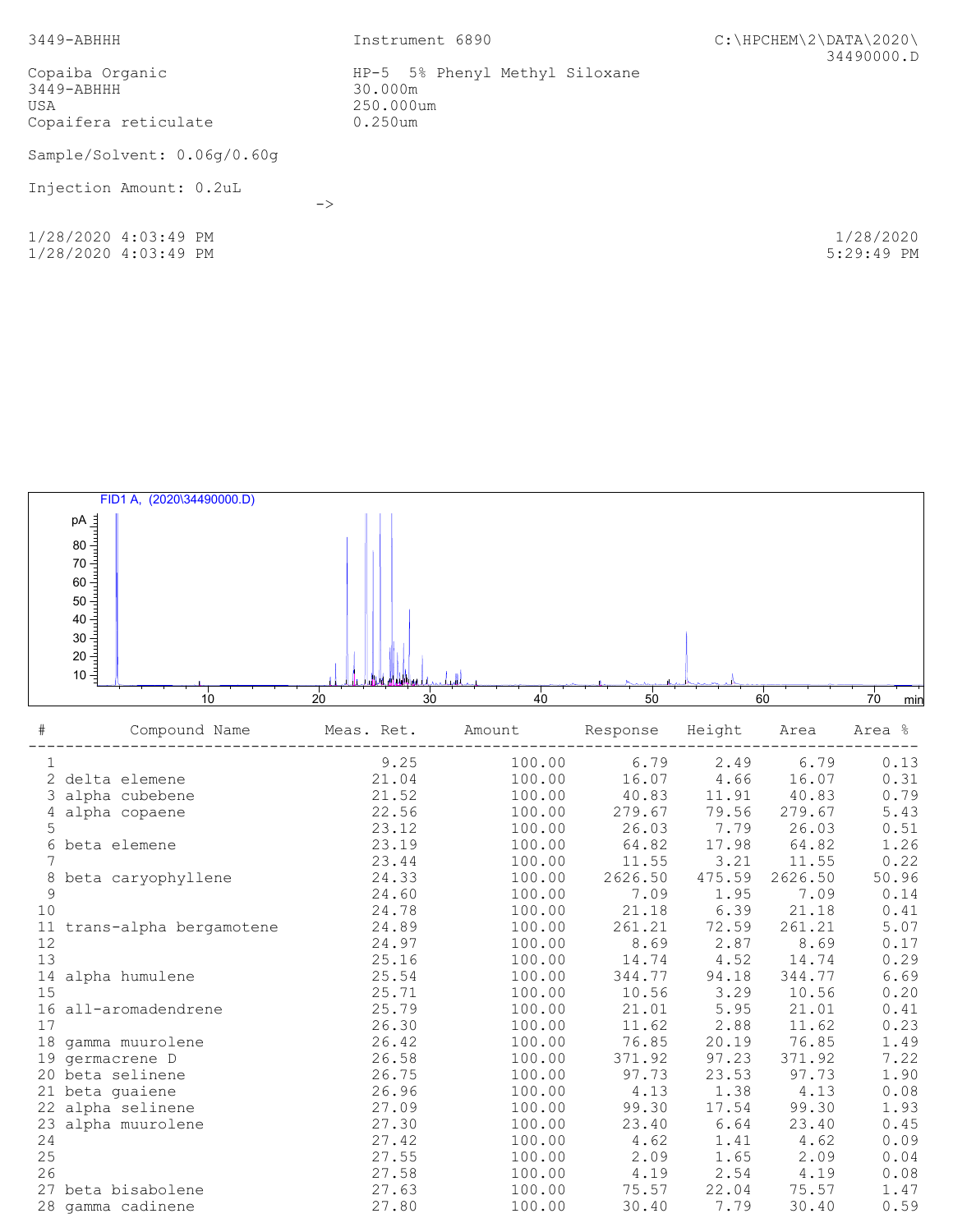3449-ABHHH Instrument 6890 C:\HPCHEM\2\DATA\2020\ 34490000.D

 Copaiba Organic HP-5 5% Phenyl Methyl Siloxane 3449-ABHHH 30.000m USA 250.000um Copaifera reticulate 0.250um

Sample/Solvent: 0.06g/0.60g

->

Injection Amount: 0.2uL

 1/28/2020 4:03:49 PM 1/28/2020 1/28/2020 4:03:49 PM 5:29:49 PM

 # Compound Name Meas. Ret. Amount Response Height Area Area % ------------------------------------------------------------------------------------------------ 29 27.87 100.00 12.76 3.39 12.76 0.25 30 27.96 100.00 3.84 1.47 3.84 0.07 31 delta cadinene 28.16 100.00 152.46 40.31 152.46 2.96 32 trans-gamma bisabolene 28.47 100.00 8.43 2.36 8.43 0.16 33 28.54 100.00 2.38 0.94 2.38 0.05 34 28.82 100.00 2.46 0.79 2.46 0.05 35 alpha cadinene 28.88 100.00 10.06 2.70 10.06 0.20 36 germacrene B 29.33 100.00 57.61 16.01 57.61 1.12 37 29.78 100.00 15.56 4.37 15.56 0.30 38 31.50 100.00 31.21 7.30 31.21 0.61 39 31.88 100.00 4.82 1.49 4.82 0.09 40 epi-alpha cadinol 32.36 100.00 27.84 6.02 27.84 0.54 41 cubenol 32.50 100.00 20.90 5.93 20.90 0.41 42 alpha cadinol 32.78 100.00 28.41 7.71 28.41 0.55 43 34.17 100.00 10.30 2.74 10.30 0.20 44 45.34 100.00 10.05 2.51 10.05 0.19 45 51.43 100.00 8.03 1.88 8.03 0.16 46 51.49 100.00 1.58 0.63 1.58 0.03 47 53.11 100.00 142.93 27.90 142.93 2.77 48 57.24 100.00 39.44 5.51 39.44 0.77 ------------------------------------------------------------------------------------------------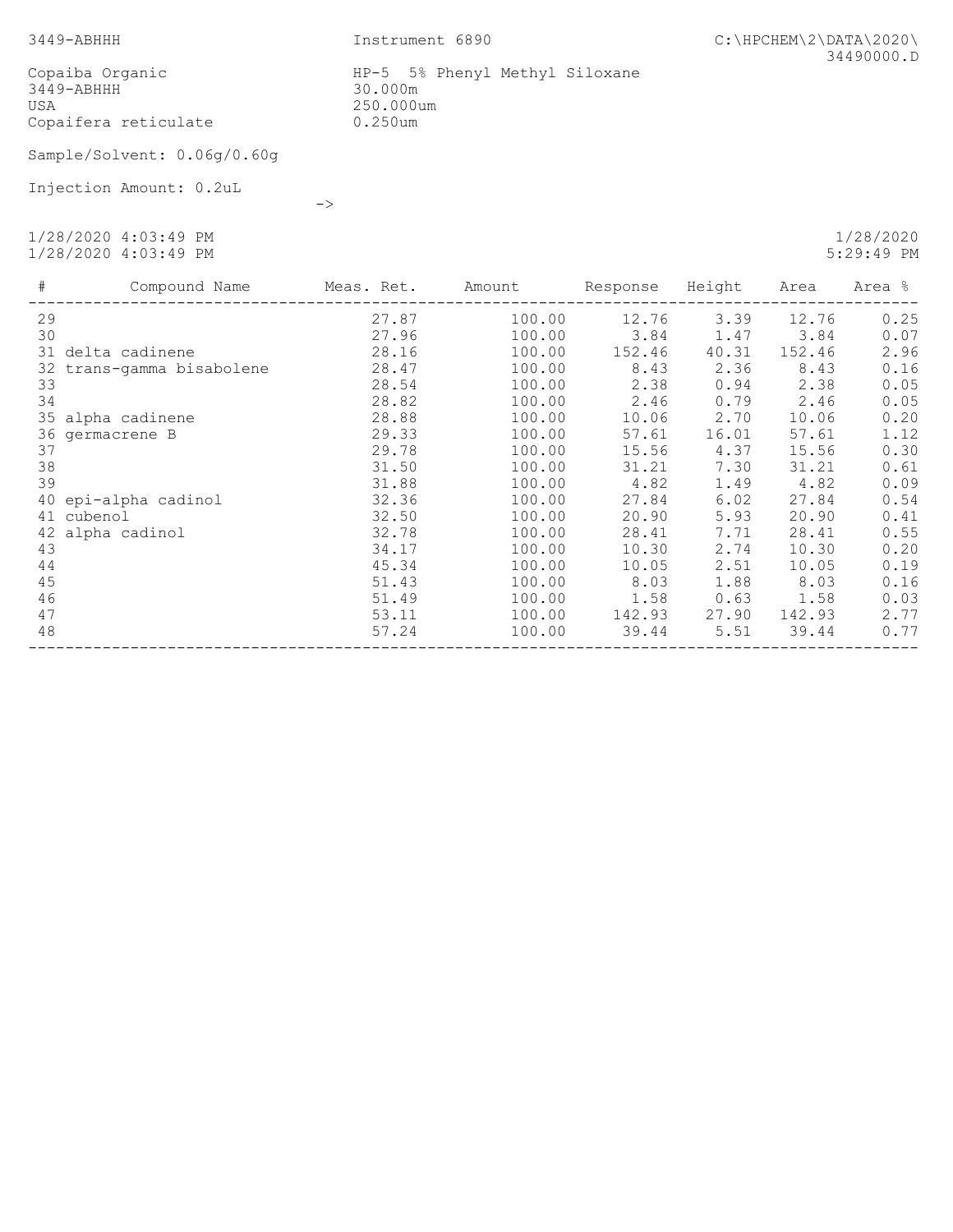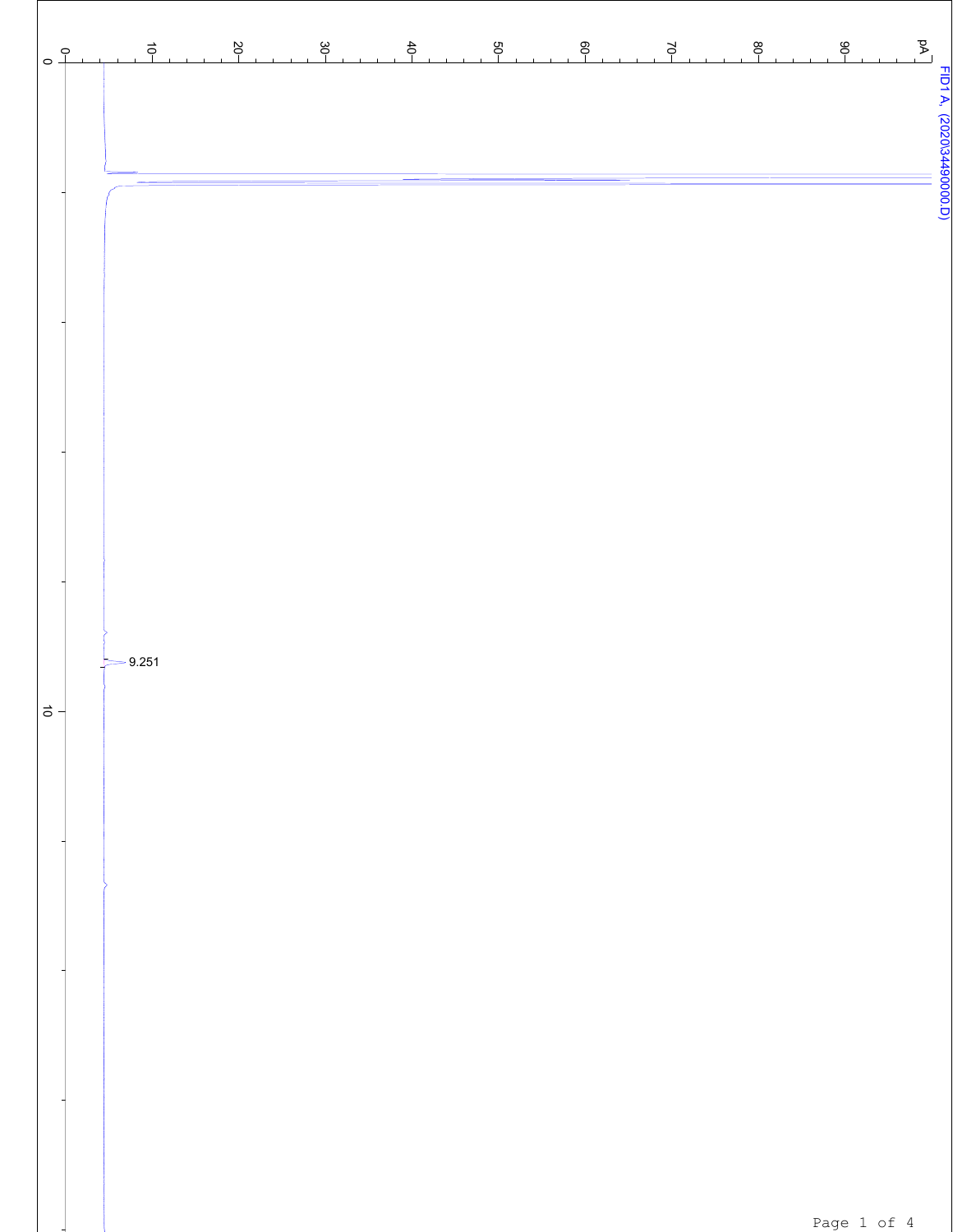20  $\frac{8}{2}$ **AT-094-1**  $\frac{4}{3}$  25.158<br>  $\frac{6}{3}$ <br>  $= 25.798$  $\frac{7}{27.301}$ <br>  $\frac{27.091}{27.445}$ <br>  $\frac{27.301}{49.301}$  alpha music energy equation of  $\frac{27}{27.301}$  $-2.2$ <br> $-2.7$ <br> $-2.46$ <br> $-3.86$ <br> $-3.86$ <br> $-2.46$ 6  $\frac{28}{30}$ <br>  $\frac{35}{30}$ <br>  $\frac{35}{30}$ <br>  $\frac{35}{30}$  $\frac{1}{2}$ BATO 85  $\mathcal{J}_\mathcal{R}$  $\overline{\mathcal{A}}$ East 2.5 000 21.040 - delta elemene  $-21.521$  - alpha cubebene -22.559 - alpha copaene = 23.115 23.192 - beta elemene  $= 23.445$  24.331 - beta caryophyllene  $24.596$ <br> $24.782$ <u>224.782</u><br>24.968 224.968 224.968 224.968 224.968 224.968 224.968 224.968 224.968 224.968 224.968 224.968 224.968 224.968 25.535 - alpha humulene <u>25.798287 - all-aromadendrene</u><br>25.798287 - all-aromadendrene 26.301 26.425 - gamma muurolene 26.583 - germacrene D 26.750 - beta selinene 26.958 - beta guaiene - 27.091 - alpha selinene<br>28. - 27.301 - alpha magnolene<br>27.4<del>45</del>  $\frac{28}{27.45}$  27.301 - alpha mv/wolene<br>27.445 27.301 - alpha mv/wolene<br>22.576 27.577 27.634 - beta bisabolene  $\frac{27.795}{27.880}$   $\frac{27.795}{27.880}$   $\frac{27.795}{27.80}$  28.164 - delta cadinene 28.64066 <sup>551</sup> Pans-gamma bisabolene 28.822<sub>877</sub>% alpha cadinene 29.327 - germacrene B 29.781 31.495 31.875 32.357 - epi-alpha cadinol 32.505 - cubenol -32.785 - alpha cadinol  $-34.172$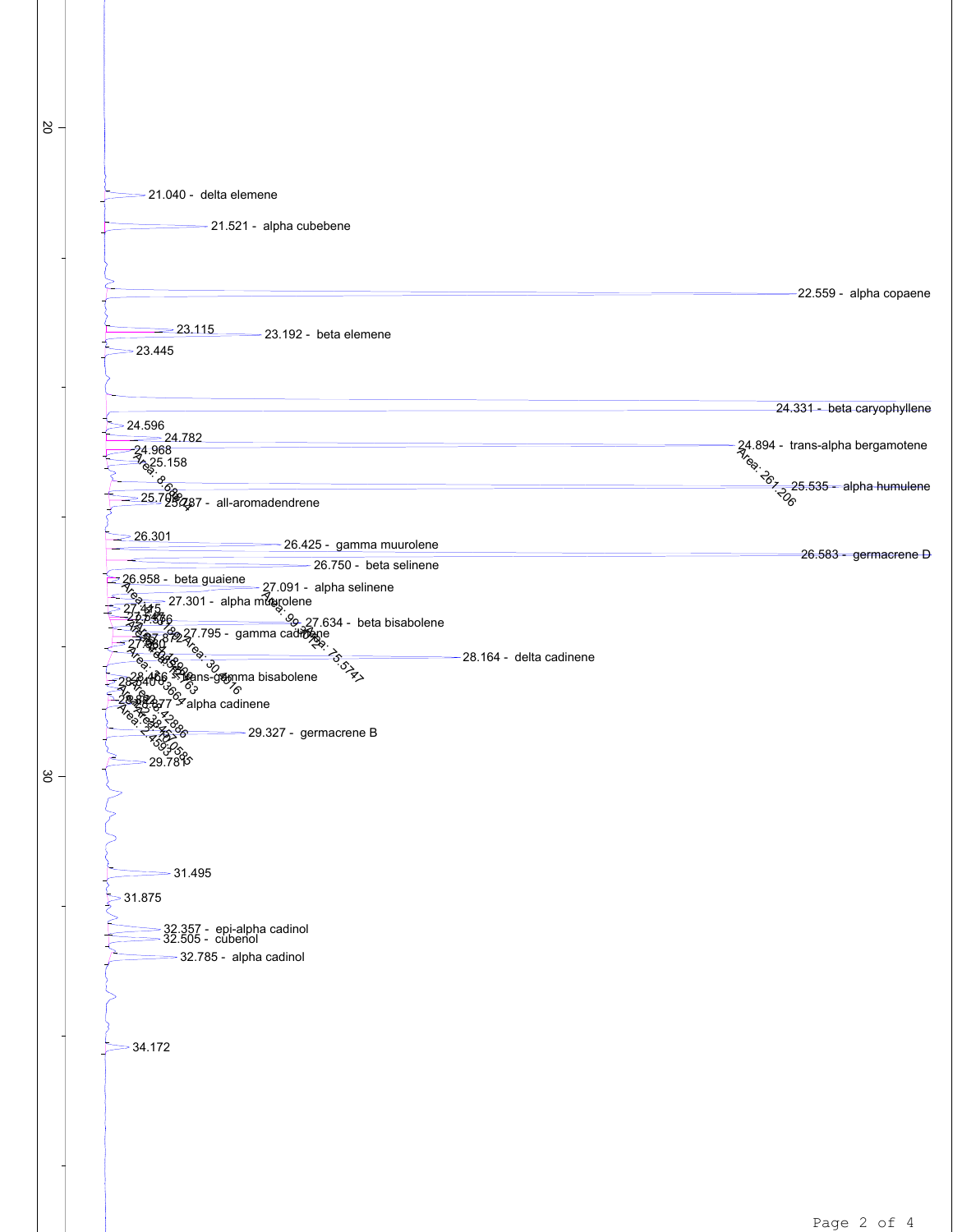

 $-40$